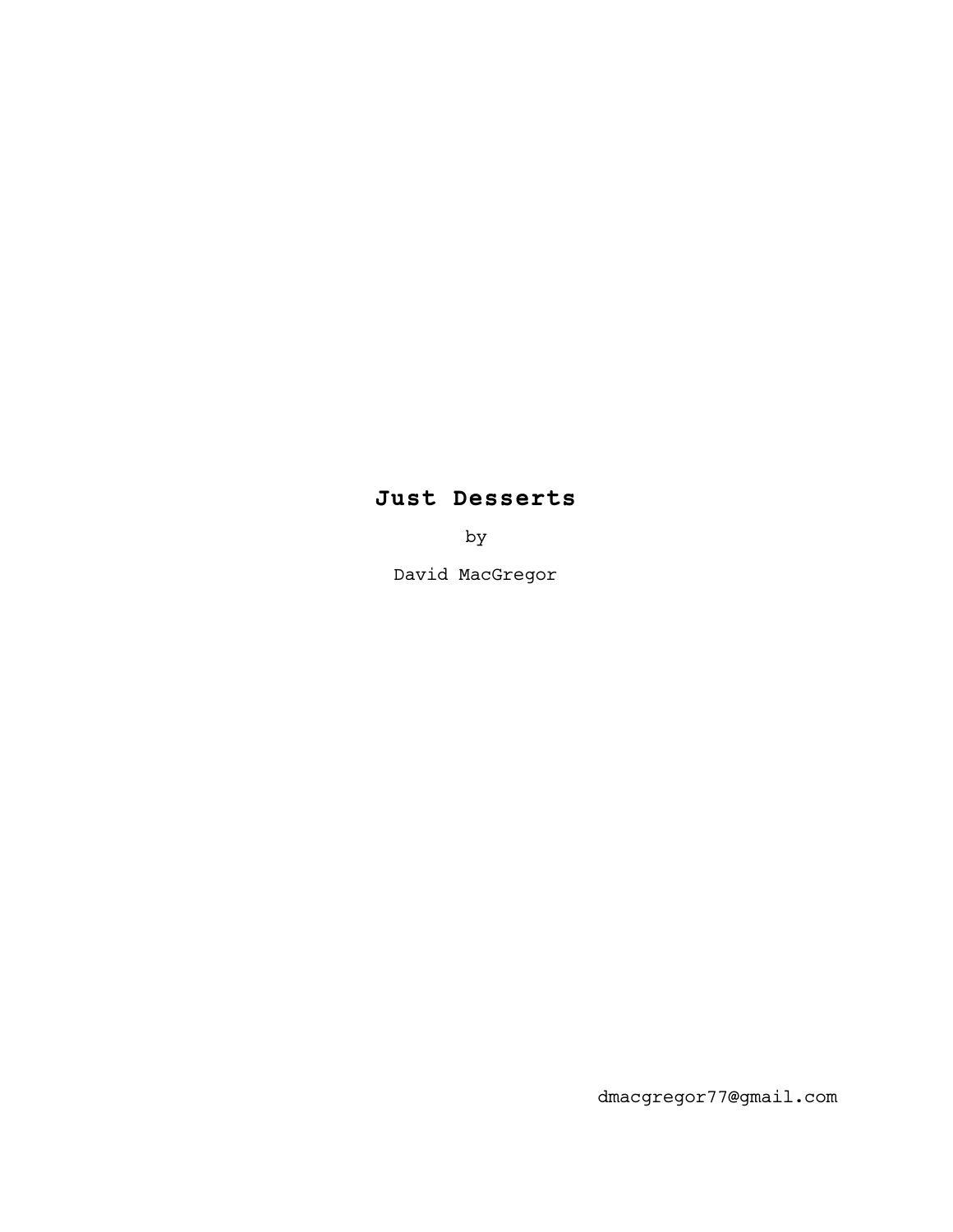# Setting

A company lunchroom.

## Time

Now and then.

## Cast

 JOYCE - Woman in her 20s-50s. EVAN - Man in his 20s-50s. BECKY - Woman in her 20s-50s. KRIS - Man or woman in his/her 20s-50s. For the sake of consistency, male nouns and pronouns are used in the play, but these should be changed if a woman plays the part.

NOTE: References to the "Notorious Pig" can be pronounced as written or amended to "Notorious P.I.G." (a play on the name of the rapper Notorious B.I.G.) as desired.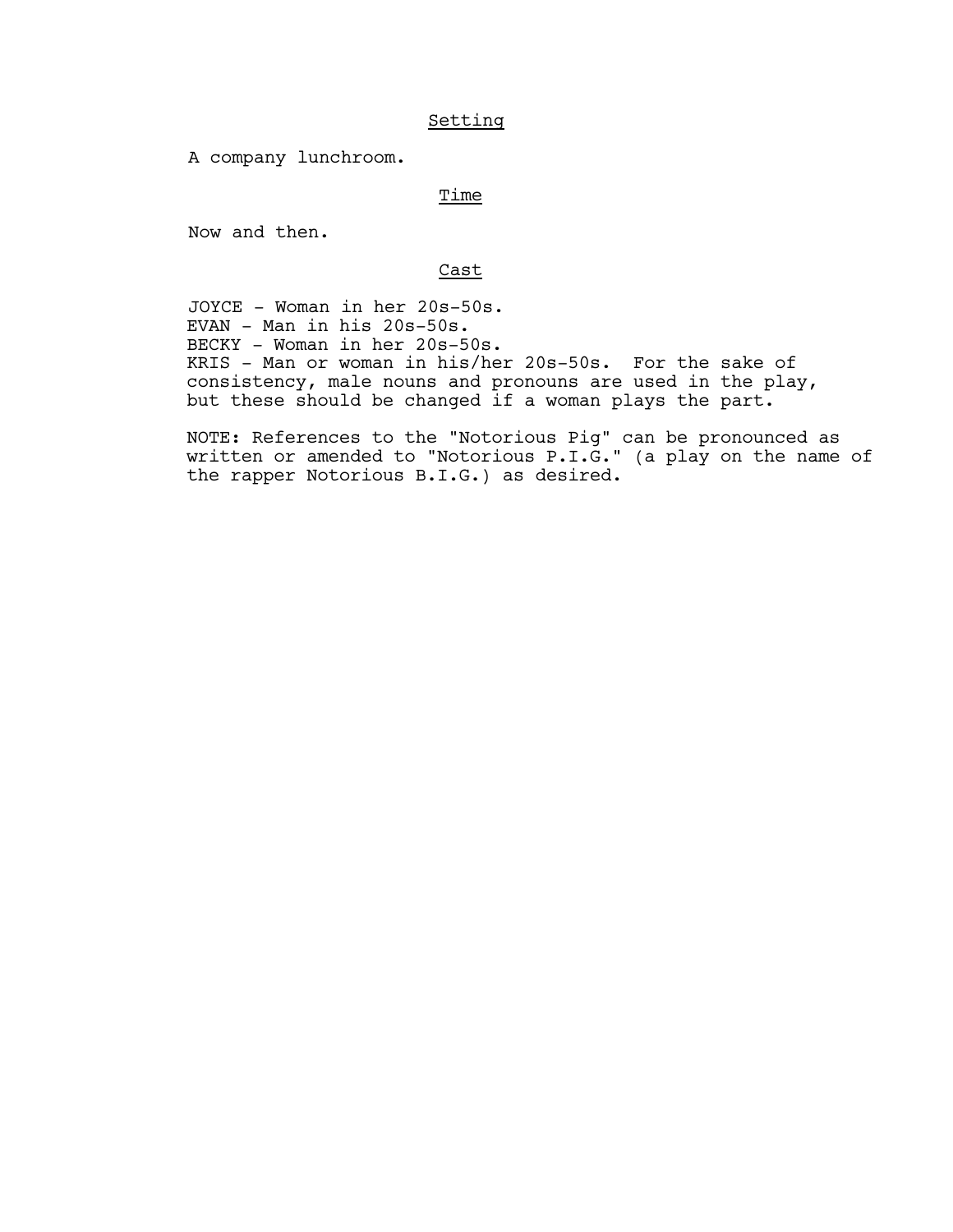(Two co-workers, JOYCE and EVAN, sit at a table having lunch. There is a fridge somewhere nearby.)

**JOYCE** 

...well, I've been feeling a little burned out and I was thinking of taking a few vacation days, you know, maybe go to Mexico or something, but I get the feeling they're going to send me to Akron next week.

EVAN

There's nothing quite like Akron, Ohio, in February. I'm just glad it's your turn to go.

(BECKY enters.)

**BECKY** 

Hey guys... (off JOYCE and EVAN's acknowledgement) Okay, wish me luck. I'm going in...

> (BECKY takes a couple of deep breaths, rolls her neck, and stretches her arms.)

BECKY

And...

(she opens the fridge door) YES!!! My lunch is still here! Must be my lucky day.

> (BECKY brings some Tupperware to the table and sits down with JOYCE and EVAN. They chat as they eat.)

BECKY How'd you guys make out? Any casualties?

EVAN

Well, I thought I was living dangerously by bringing a fruit salad and a salami sandwich, but as you can see, they both made it through the morning unscathed.

BECKY

How about you, Joyce?

JOYCE I lost a couple of brownies.

(EVAN and BECKY stop eating.)

BECKY

Brownies? (to EVAN) Did she say "brownies?"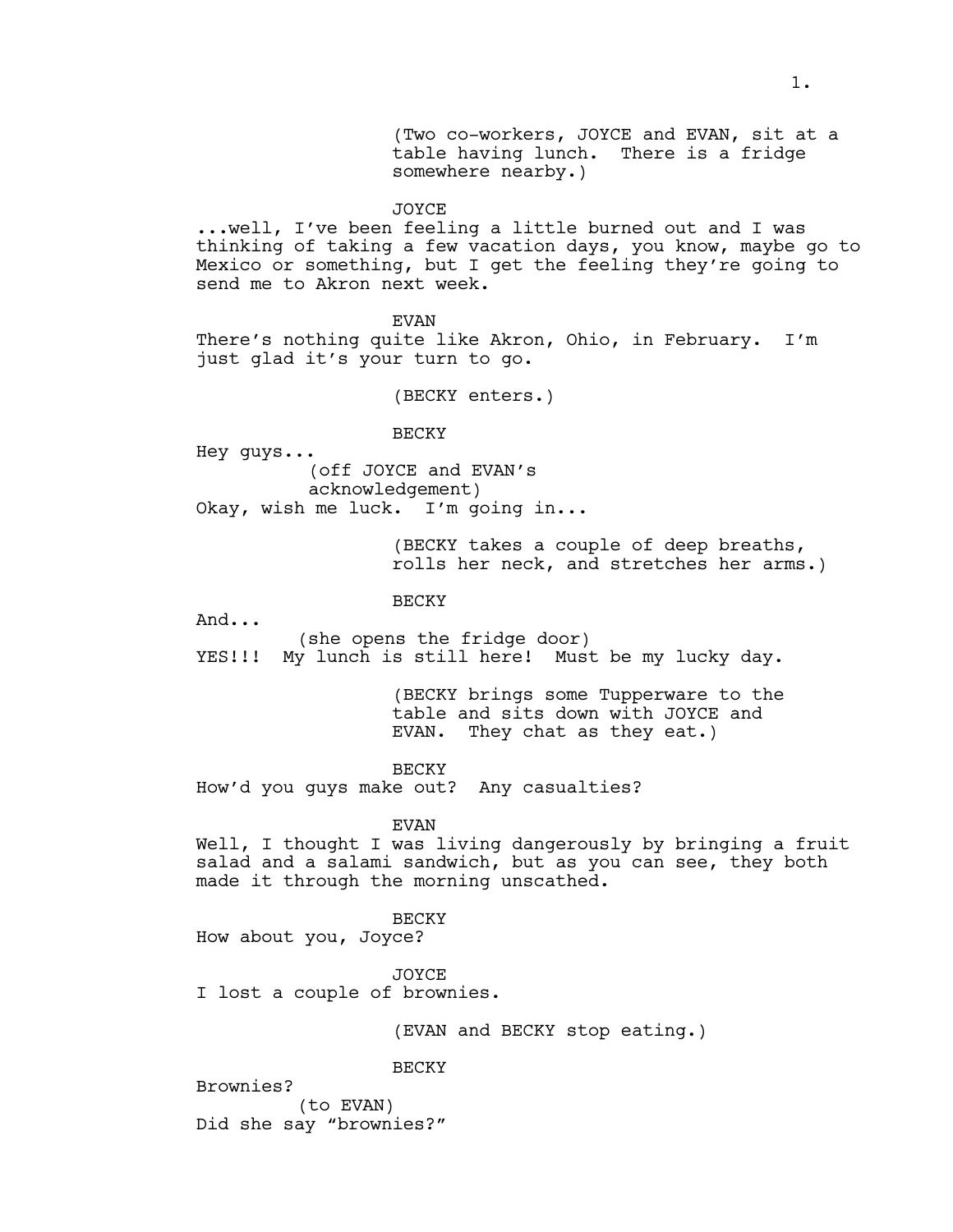EVAN

She said brownies.

BECKY

Joyce, what are you thinking? You put brownies in the fridge?

(off JOYCE's nod)

Well, of course they're gone! What did you expect with the Notorious Pig on the prowl! Those brownies probably didn't make it to nine o'clock.

EVAN

If that.

BECKY

If that! You might as well ask a pack of Dobermans to guard your cheeseburger.

EVAN

Are you feeling okay? Putting anything remotely resembling a dessert in that fridge is something no sane person would do.

JOYCE

I poisoned the brownies.

EVAN

You what?

JOYCE

Poisoned them. I knew they'd get ripped off, so I put poison in them. I even put a little sign on top--"Poison Brownies."

**BECKY** 

Oh my God...but why the sign?

JOYCE

I wanted to be honest about it. But I figured the Notorious Pig would think the sign was a joke and eat them anyway.

EVAN

So what did you put in them? Like a laxative or something?

JOYCE

Nope. Straight up poison.

EVAN

What kind of poison?

JOYCE

I'm not really sure. It was a kind of a mixture of things. I found the recipe on the Internet.

BECKY So, what does the poison do?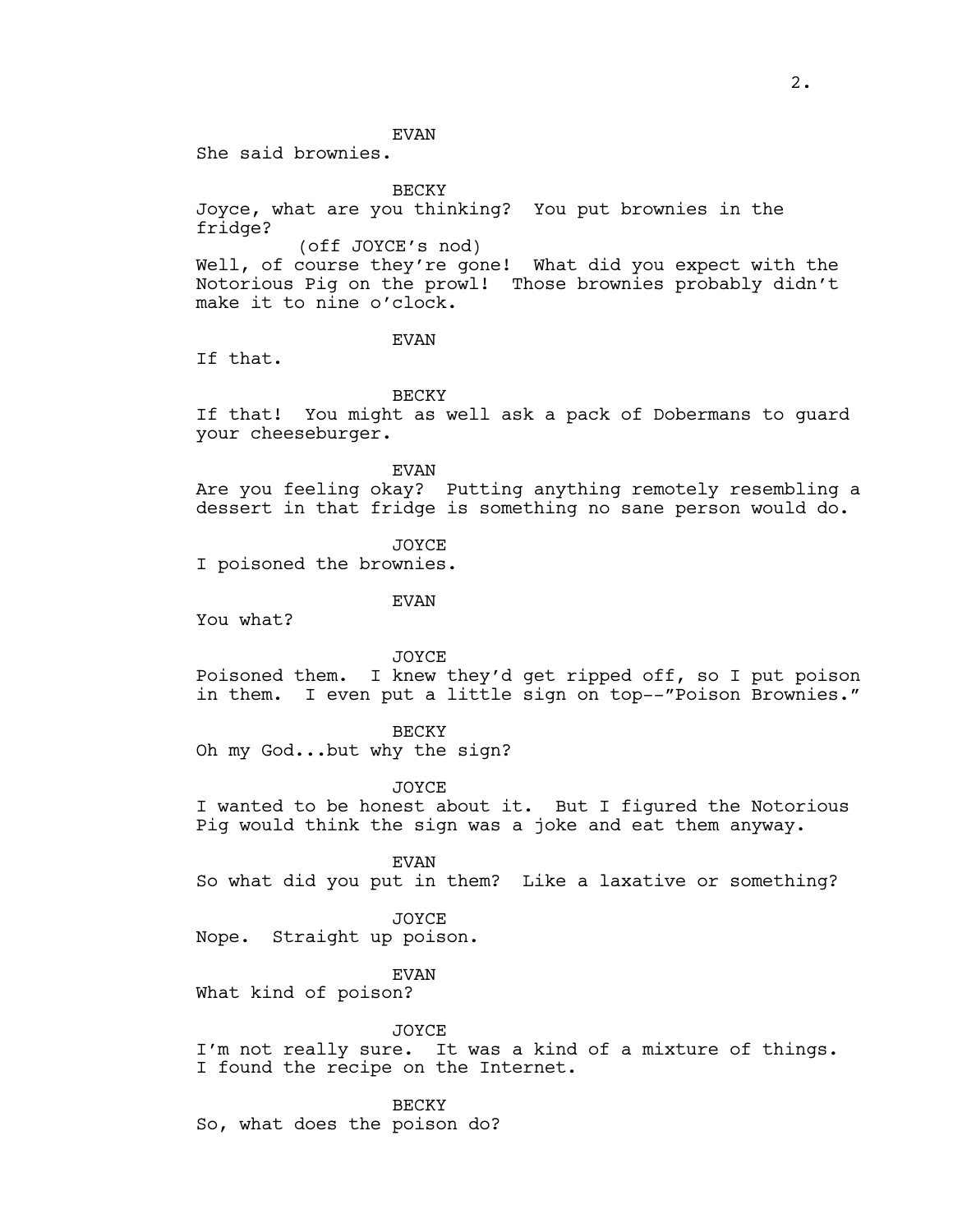JOYCE Well, at first, I guess it makes you feel really thirsty, you know, feverish? Then it starts to work its way through your system and it gradually paralyzes you. After that, you go into convulsions and die. (JOYCE takes a bite out of her sandwich as EVAN and BECKY stare) I'm fed up, all right? It's ridiculous for us to put up with having our food stolen all the time. And if the company's too cheap to put a security camera in here, fine. Let's see how the Notorious Pig likes my special brownies. (KRIS enters, looking flushed and frantic, and gulping water from a bottle.) **KRTS** Hey guys...what is the temperature in this place? Do they have the thermostat set at ninety? (EVAN, BECKY, and JOYCE look at one another as KRIS opens the fridge in search of more water.) JOYCE Little thirsty, Kris? KRIS I'm dying out there! (more drinking) You guys aren't hot? **BECKY** We're fine. EVAN Say, Kris. You didn't happen to find a couple of brownies in the fridge this morning, did you? KRIS Brownies? No. Why? BECKY Because if you happened to take somebody else's brownies-- KRIS Wait, what are you guys saying? I'm the Notorious Pig? You think it's me who's stealing food? JOYCE

Is it?

KRIS No! God, I'm thirsty!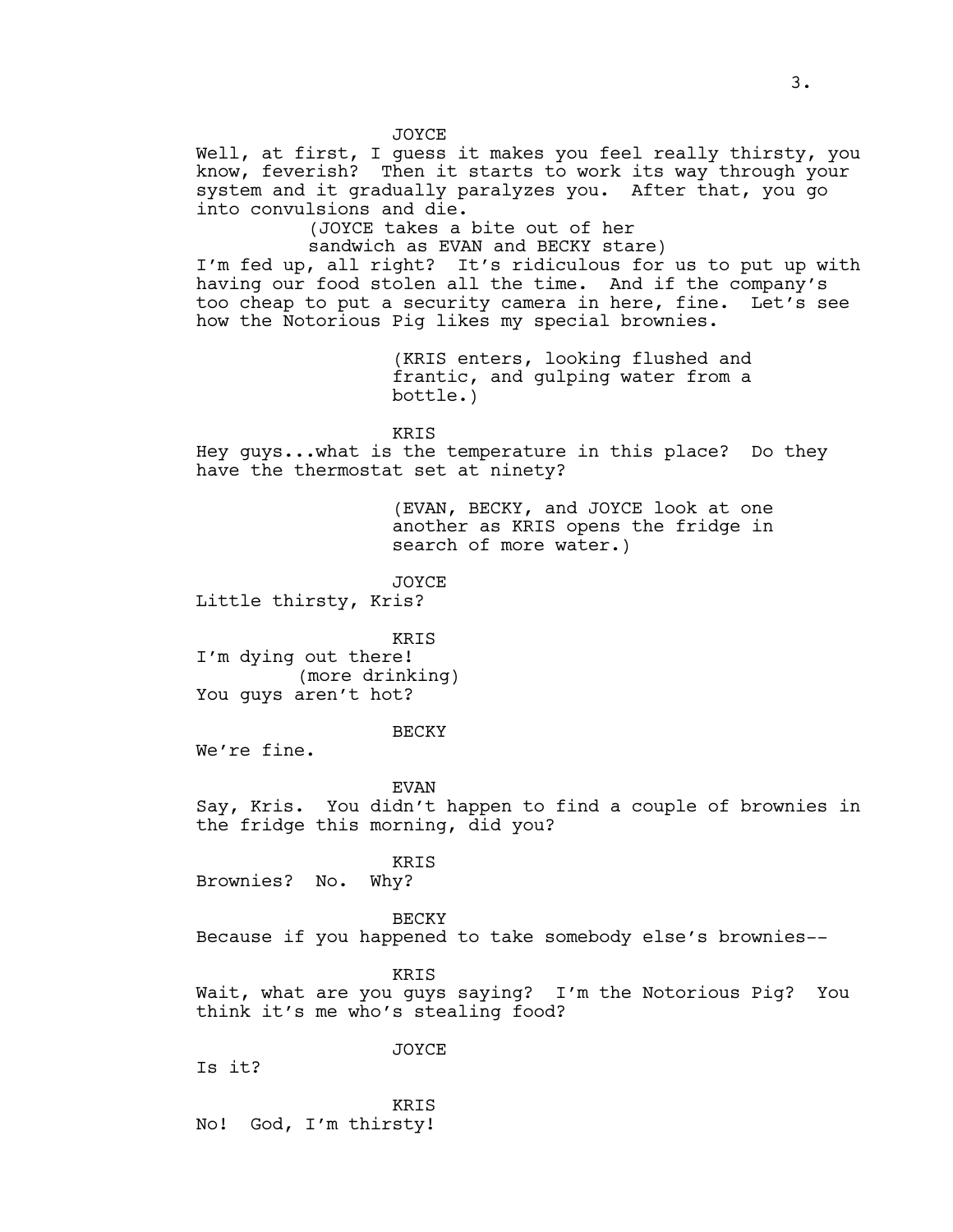(KRIS guzzles more water.)

JOYCE

You're thirsty because you stole my brownies and ate them.

KRIS

No, I didn't!

JOYCE

You did.

**KRTS** 

That's ridiculous! You have no right to accuse me of anything! Besides, why would brownies make me thirsty?

**JOYCE** 

Because I poisoned them. Just like the sign said.

(KRIS stops drinking, not quite believing what he just heard.)

KRIS

You're...you're making that up.

JOYCE

Are you feeling any abdominal cramping yet?

KRIS

(as an abdominal cramp hits)

No...

**JOYCE** Kris, you are the Notorious Pig and you've been stealing people's lunches for the past six months. Admit it.

KRIS I'm not! I don't have to take this...you know what? Screw you guys! I don't feel well. I'm going home!

JOYCE Suit yourself. But you'll never make it to a doctor in time.

**KRTS** 

In time for what?

EVAN

The poison in those brownies is going to kill you--

**JOYCE** 

--unless you confess to being the Notorious Pig. In which case, I have the antidote right here.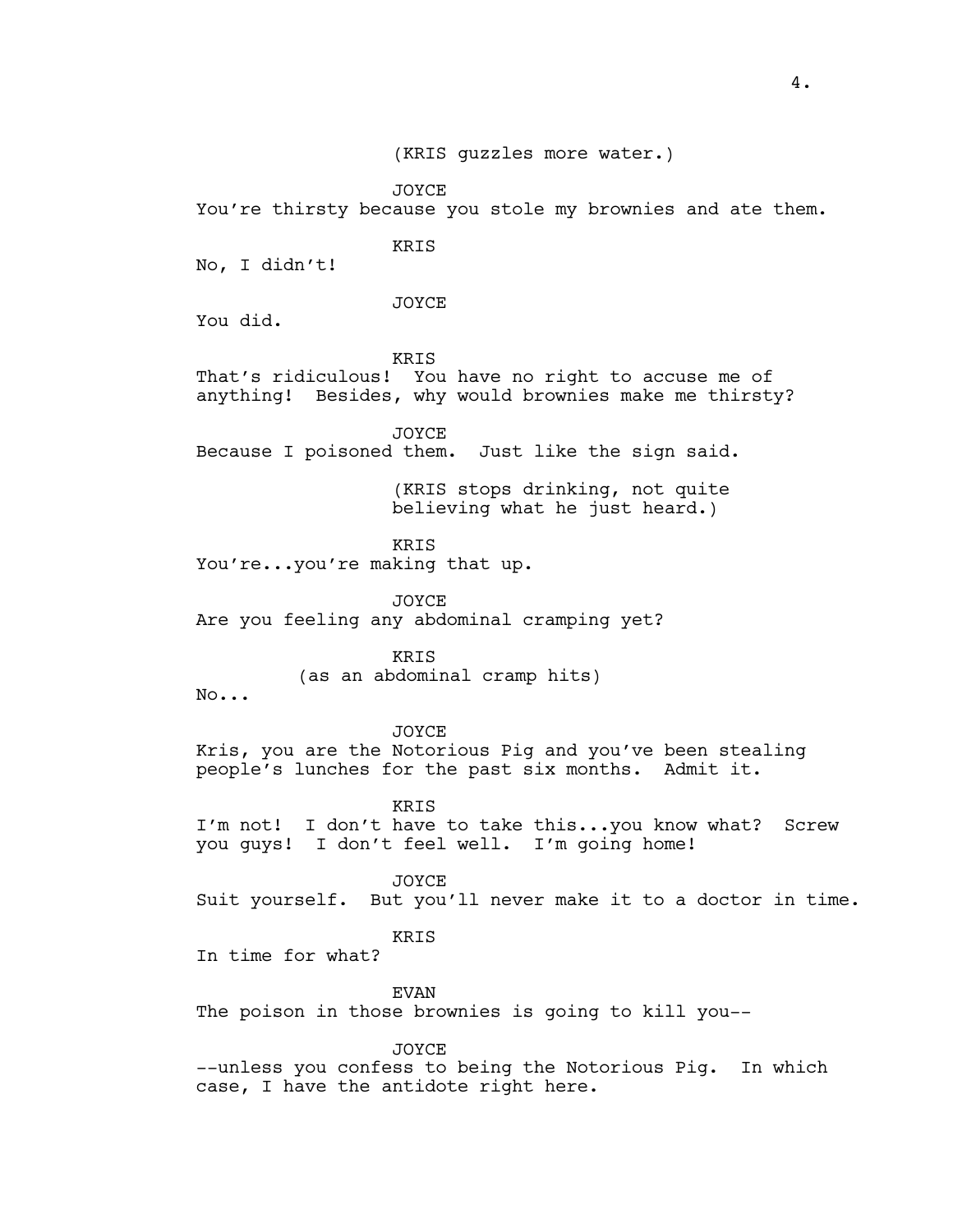(JOYCE pulls out a glass vial and holds it up.) BECKY (to JOYCE) Nice. You really thought this out. KRIS But I didn't eat any... (A spasm of pain hits KRIS.) JOYCE ...brownies? Then you don't need the antidote. (JOYCE puts the antidote away and takes another bite of her sandwich. KRIS agonizes, until...) KRIS I found one of the brownies on my desk, okay? Somebody left it there and I ate it. **BECKY** That's a lie. EVAN Of course it's a lie. JOYCE Tell us what you are. Tell us you're the Notorious Pig. (Another spasm rips through KRIS.) **KRTS** Oh my god...Joyce...please give me the antidote. (JOYCE pulls out the antidote again.) JOYCE This? Only when you admit what you are. (KRIS wobbles, grabs for the table, and drops to the ground, panic-stricken.) KRIS I can't feel my legs. Joyce...please... (JOYCE holds out the vial, but when KRIS reaches for it, JOYCE pulls it back.) JOYCE Tell us what you are...say it.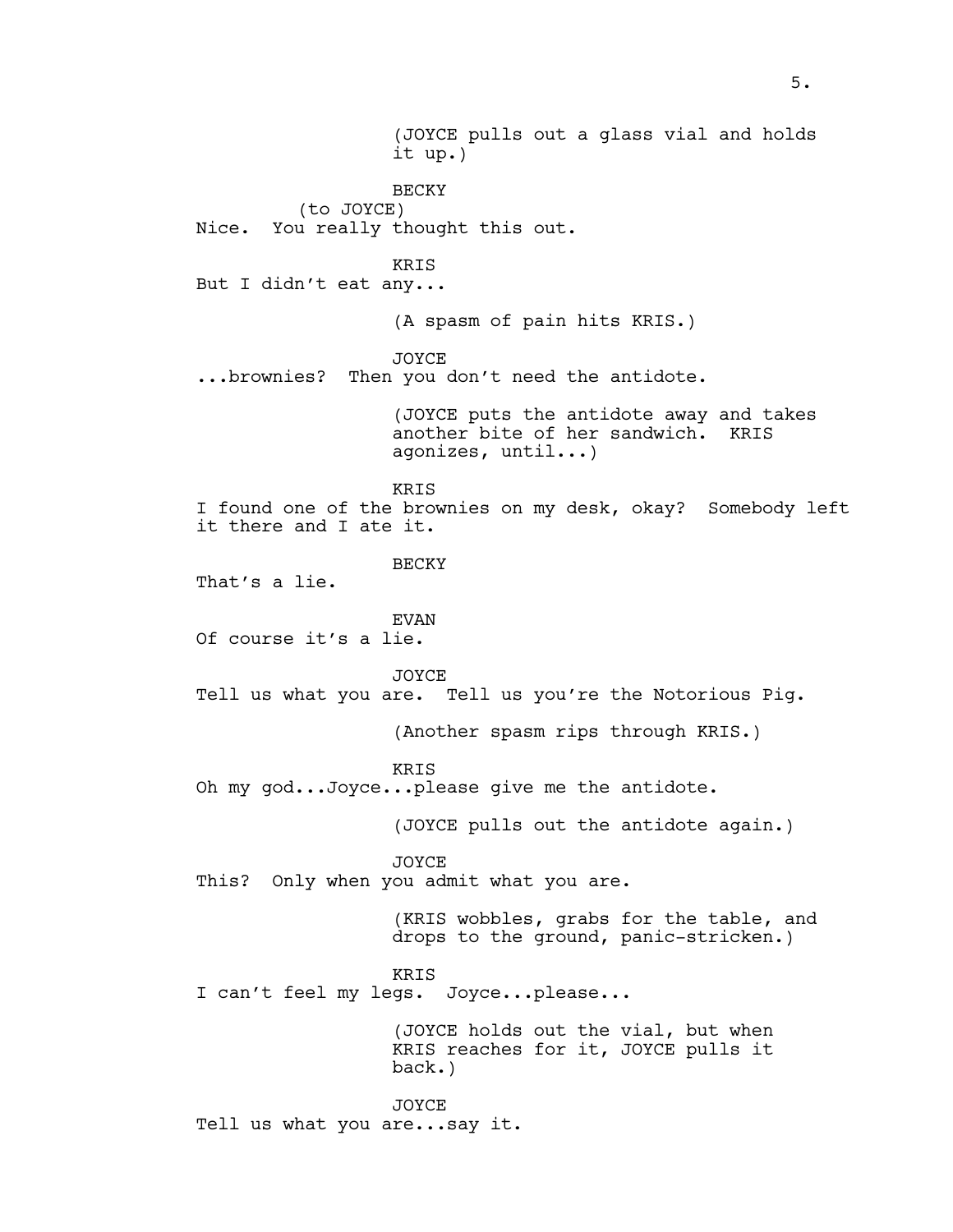KRIS (softly) I'm the Notorious Pig. JOYCE I didn't catch that. KRIS I'm the Notorious Pig. JOYCE Louder. Like you're proud of it. Tell the world, Kris. KRIS I'M THE NOTORIOUS PIG!!! **JOYCE** Yes, you are. But I suppose even Notorious Pigs deserve to live. (JOYCE holds out the vial. Just as KRIS is about to grab it, EVAN takes the vial.) EVAN I disagree. I don't think the Notorious Pig deserves to live. BECKY Evan! Give him the antidote! He's going to die! EVAN And what's the downside there? BECKY Death! EVAN So? People die all the time. I mean, seriously. Give me one good reason why he should live. BECKY You think he deserves to die because of a couple of brownies? EVAN It's not just a couple of brownies! He's been scavenging around here for months! It's like having a parasite inside your body. That's what we're looking at...a human parasite! I say, let's get rid of it while we can.

BECKY But it's just some food--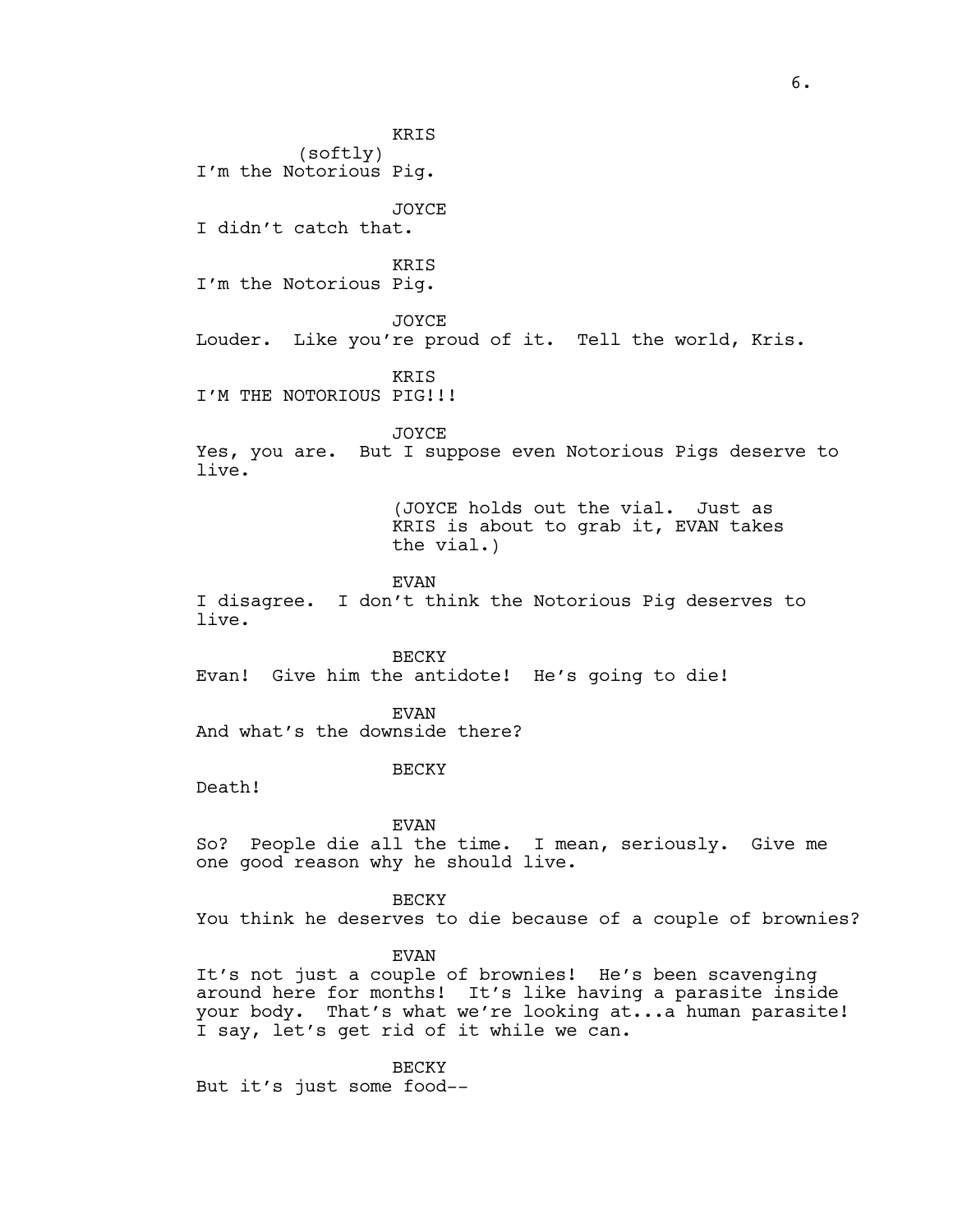EVAN

It's not just food! It's...let me tell you something. About a month ago, I knew I had a rough day ahead of me, so in the morning, I got up and made myself a sandwich for lunch. And not just any sandwich. I had some fresh sourdough bread, smoked turkey, a couple of slices of provolone cheese--and I made myself some guacamole to go with it, just the way I like it--nice and chunky, with some tomatoes, some lemon juice, and a little bit of garlic salt. And that day was the day from hell. Every phone call, every e-mail, I felt like my head was going to explode. But I kept telling myself, "Okay, this is bad, but you have the most kick-ass sandwich in the world waiting for you." But you know what? I didn't have it waiting for me. Because when I opened up the fridge at lunchtime, it was gone! And do you know what I ended up eating?

 (shaking the bottle in KRIS's face) Some stale Fritos and a Twix bar from the vending machine!

JOYCE

I remember that day. I thought you were gonna stroke out on us.

(KRIS clutches at EVAN's pant legs.)

BECKY

But we can't just let him die! What are we, judge, jury, and executioner?

JOYCE

We don't need to be the judge or jury. He just confessed.

EVAN

And if he dies, he's his own executioner. He did this to himself.

BECKY

Give me that! (snatching the vial from EVAN) Honest to God...

> (KRIS crawls to BECKY, hand outstretched, struggling to get a breath, as BECKY uncaps the vial. But just as KRIS gets there, BECKY pulls the vial away.)

## BECKY

#### (to EVAN)

But you know...you might have a point. Say we do give him the antidote. What then? I'm guessing after all this he would quit this job, but then he's going to go somewhere else and do the same thing all over again.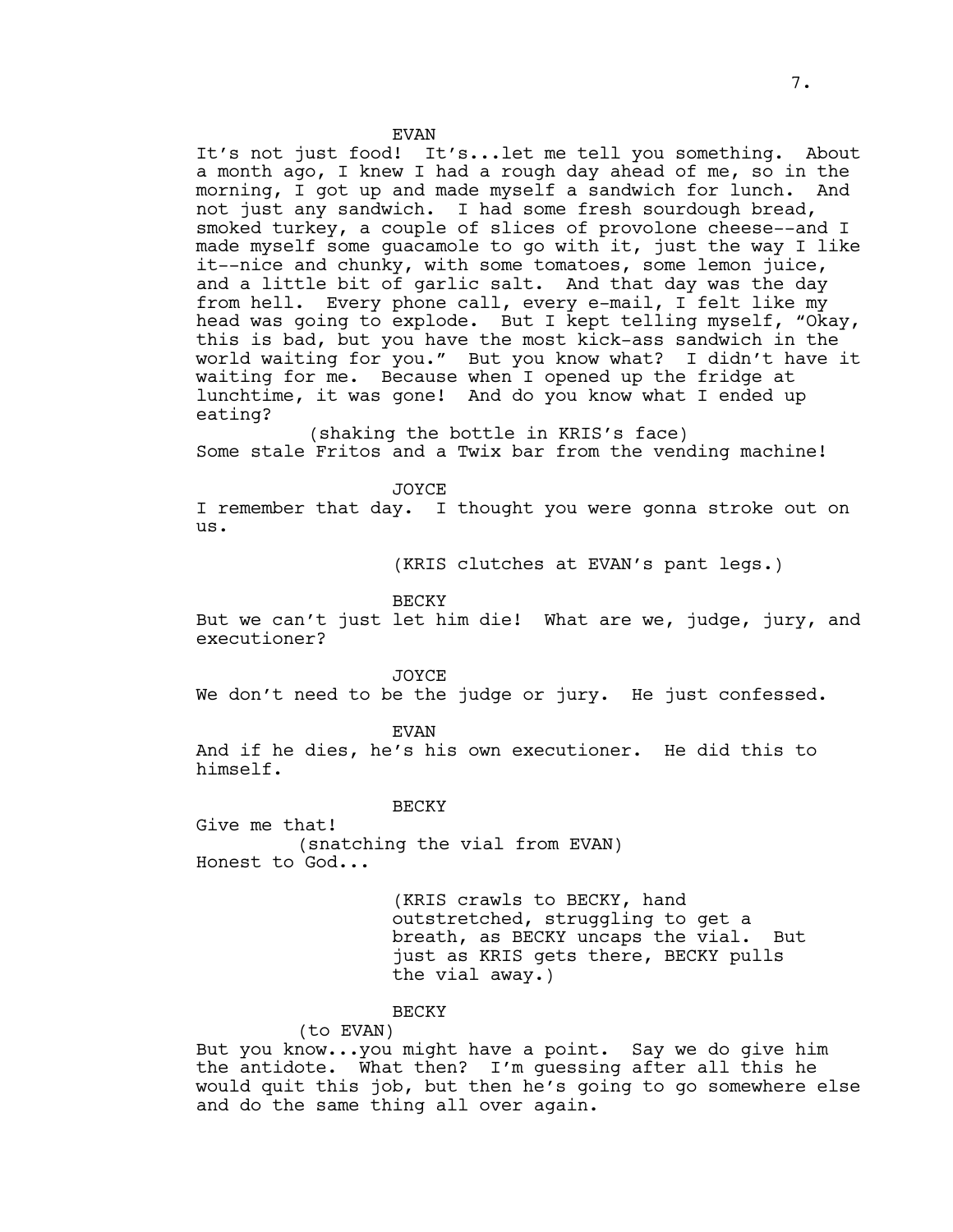#### EVAN

Yep.

#### JOYCE

Well, we don't know that. Maybe he's learned his lesson.

#### BECKY

He's a grown man! And day after day, week after week, he has been ripping off his co-workers. What kind of person does that? And is this the kind of person we want in society? Do we want him to breed and have kids? No! Do we want him associating with other people and passing on his behavior? No!

EVAN

Exactly! Is the world a better place with him in it? I say no.

#### BECKY

Me too.

JOYCE

Okay, I see your point, but honestly, I never wanted to actually kill anyone. I just wanted to teach him a lesson. And if he dies, I might get into trouble.

EVAN

No, you won't! They were marked "poison brownies!" Can you sue a rat poison company if someone eats the rat poison? No. He knowingly ate brownies that were marked "Poison." That's his problem, not yours. You're golden.

**BECKY** 

Besides, none of us is talking, and when someone finds him dead in here, they're going to think heart attack or stroke or something.

EVAN

But you know, this really should be Joyce's decision. She's the one who cooked up the brownies, after all.

#### BECKY

That's true. Yeah, that makes sense. (handing the vial to JOYCE) Your call, Joyce.

JOYCE

Gosh, I don't know. This is America, right? A democracy and everything? Maybe majority rule is best.

> (KRIS convulses violently, then goes still.)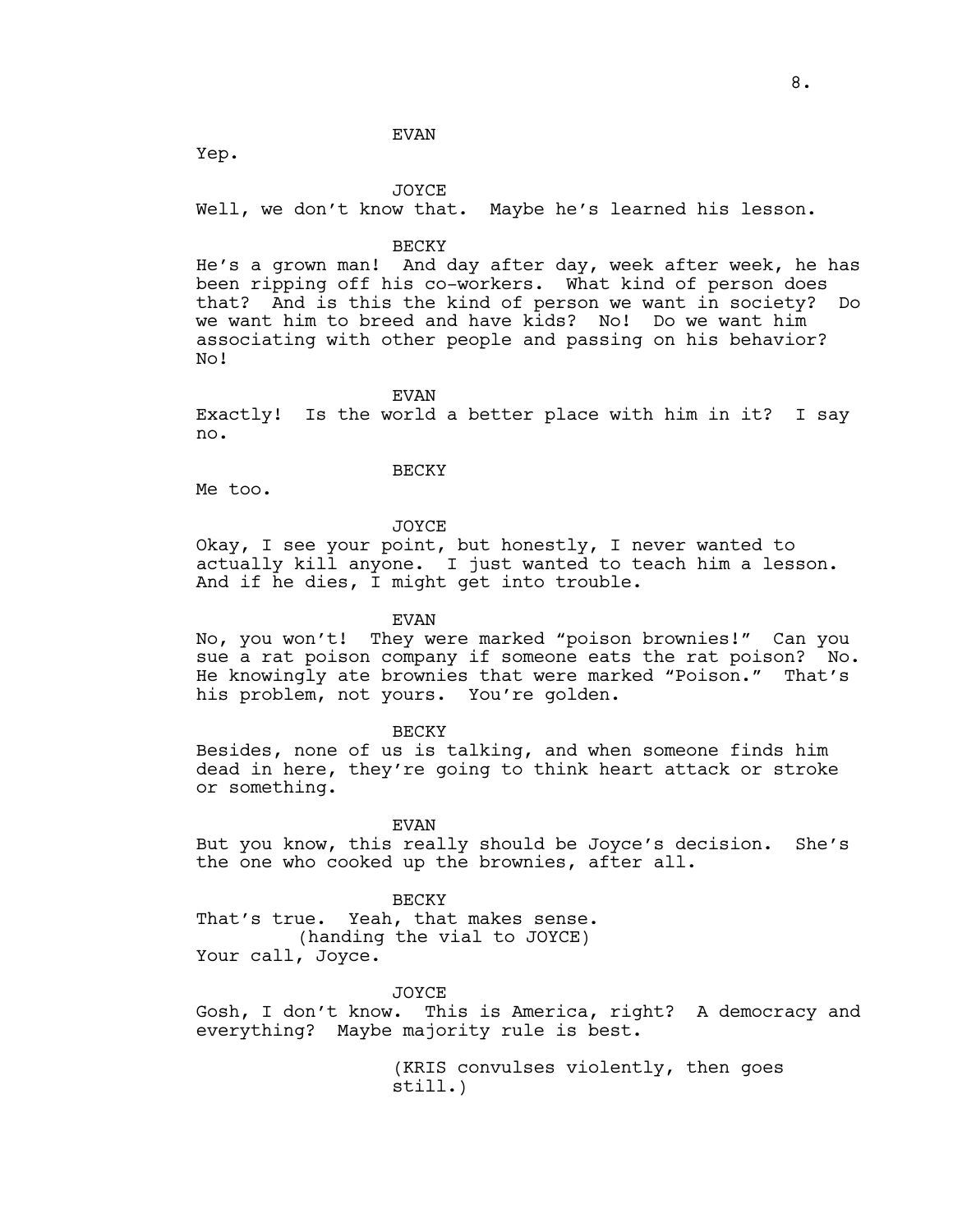JOYCE

Huh. That worked quicker than I thought it would.

BECKY

Well, what's that expression? "Death is what happens while you're busy making plans."

EVAN

I think it's, "Life is what happens while you're busy making plans."

BECKY

Oh. I guess they both make sense.

(EVAN stands up.)

EVAN

Well, I have a PowerPoint presentation to put together. I'd better get cranking on that.

> (BECKY and JOYCE stand up as well. EVAN dumps the remains of his lunch into a trash bin.)

BECKY

And I need to start crunching some numbers for a certain somebody's trip to fabulous Akron, Ohio.

JOYCE

Dammit, are you kidding me?

BECKY

Sorry. You're up in the rotation.

EVAN

Hey, you know what? Take your vacation days. You deserve a a margarita or two on a Mexican beach. I'll go to Akron.

BECKY

Good call. I'll get started on the paperwork.

JOYCE

Seriously?

EVAN

Absolutely. You really went out on a limb taking care of this whole Notorious Pig business for everyone.

**BECKY** 

And you know how they keep telling us we're a team and all that? Well, this is what teammates do.

EVAN

You had our back. We have yours.